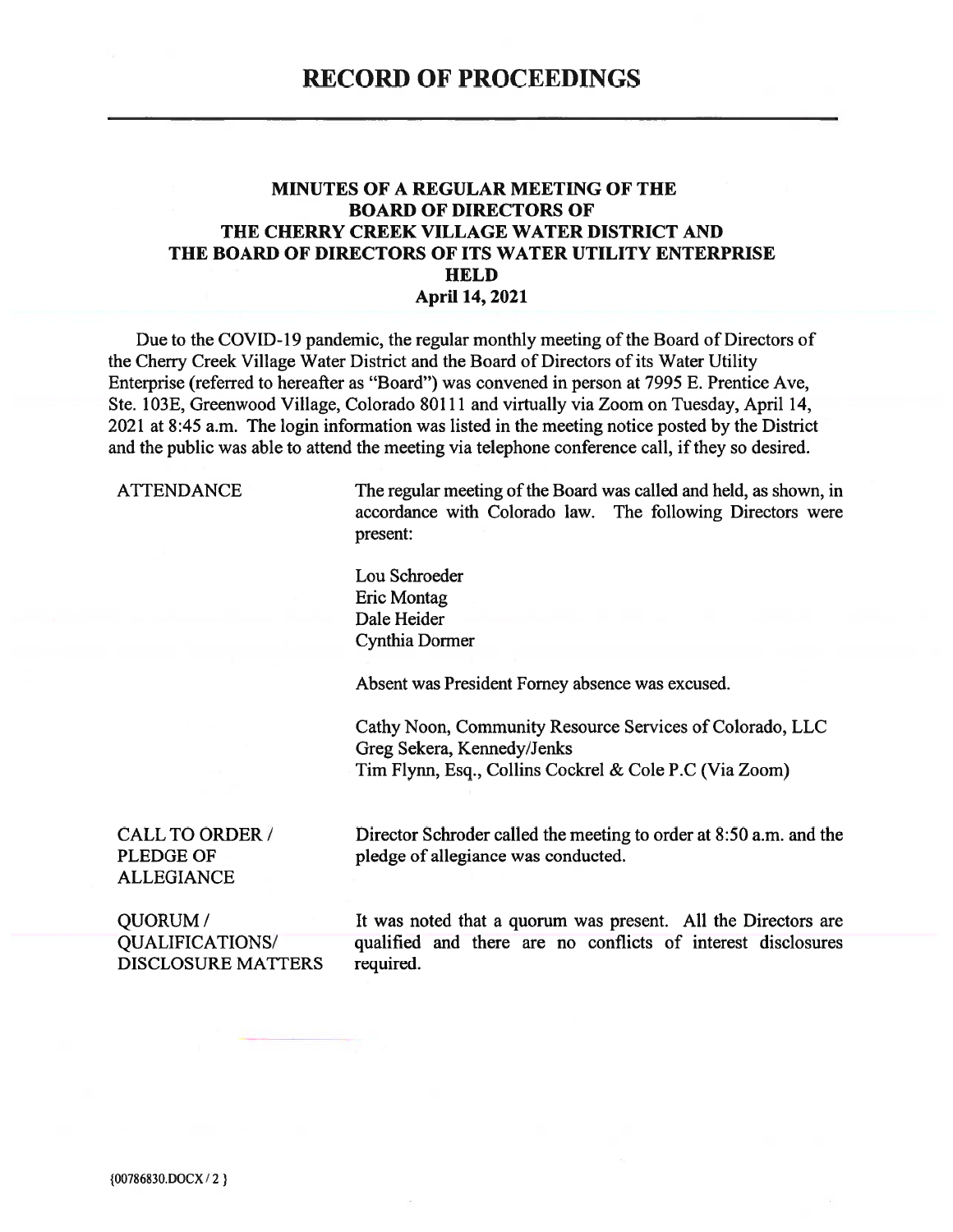| <b>ADMINISTRATIVE</b><br><b>MATTERS</b> | Agenda: Upon review and discussion of the Agenda and a motion<br>duly made, seconded and, upon vote, unanimously carried, the<br>Board approved the Agenda.                                                                                                                                                                                                                                                                                                                         |  |  |  |
|-----------------------------------------|-------------------------------------------------------------------------------------------------------------------------------------------------------------------------------------------------------------------------------------------------------------------------------------------------------------------------------------------------------------------------------------------------------------------------------------------------------------------------------------|--|--|--|
|                                         | Minutes: The Minutes of the March 9, 2021 Regular Board<br>meeting were presented to the Board. Following review and<br>discussion, upon a motion duly made, seconded and, upon vote,<br>unanimously carried, the minutes were approved as presented.                                                                                                                                                                                                                               |  |  |  |
| PUBLIC COMMENT                          | There were none.                                                                                                                                                                                                                                                                                                                                                                                                                                                                    |  |  |  |
| <b>FINANCIAL MATTERS</b>                | Review and Approve Payment of Claims: Ms. Noon reviewed the<br>April 13, 2021 claims represented by check numbers 1339 - 1344<br>totaling \$25,325.40 and claim Auto-Payments to Denver Water<br>totaling \$59,609.12 and Director Checks totaling \$461.75 to reflect<br>grand total claims of \$84,934.52. Following review and discussion,<br>upon motion duly made, seconded and, upon vote, unanimously<br>carried, the Board approved the April 13, 2021 claims as presented. |  |  |  |
|                                         | Review Cash Position and Fund Allocation: Ms. Noon reviewed<br>the Cash Position with the Board for the period March 31, 2021,<br>adjusted as of April 8, 2021. Following review and discussion, upon<br>motion duly made, seconded and, upon vote, unanimously carried,<br>the Board accepted the Cash Position.                                                                                                                                                                   |  |  |  |
|                                         | Financial Statements: Ms. Noon reviewed the Financial Statements<br>for the period ending March 31, 2021. After review, upon motion<br>duly made, seconded and, upon vote, unanimously carried, the<br>Board accepted the Financial Statements as presented.                                                                                                                                                                                                                        |  |  |  |
|                                         | Maturing Redstone Bank Certificate of Deposit (CD) Funds: Ms.<br>Noon Reviewed the Redstone Bank CD with the Board. After<br>review, upon motion duly made, seconded and, upon vote,<br>unanimously carried, the Board approved rolling the full CD<br>amount of approximately \$244,403.00 over in a Redstone Bank CD<br>for 7 months at .2%.                                                                                                                                      |  |  |  |
|                                         | Utility Account Delinquencies: Director Heider reviewed the<br>account delinquencies with the Board. There are still 14 accounts at<br>over 90 days and 5 accounts at over 60 days. The Shut-Off<br>Reinstatement notices have been sent in March and will be again in<br>April. Final Shut-off notices will be sent in May for June 1 <sup>st</sup> shut-<br>off according to District Policy.                                                                                     |  |  |  |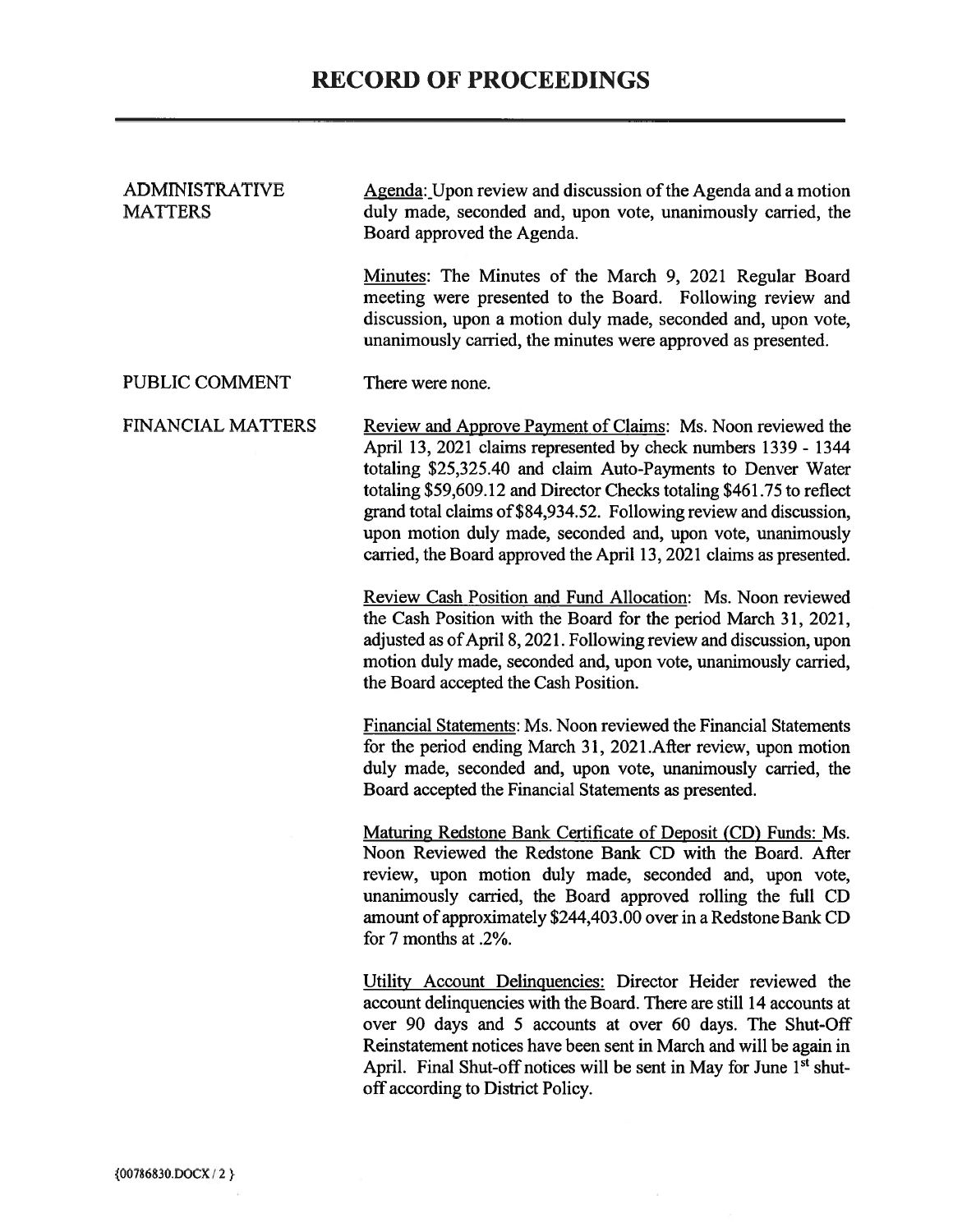# **RECORD OF PROCEEDINGS**

**DIRECTORS ITEMS** There were none.

**MANAGEMENT ITEMS** Review Consumption Report: The Board reviewed the Consumption Report. It was noted that the Yosemite meter usage noted by Denver Water when the meter was replaced was out of line and being investigated. This consumption report showed usage billed to customers is in line with historic usage.

#### Engineering Report: Mr. Sekera reviewed his engineering report **MAINTENANCE AND OPERATIONAL MATTERS** with the Board, which is made a part of these Minutes.

Replacement Meter Program: Mr. Sekera provided an update to the project timeline which is now estimated to begin no earlier than June due to material shortages. As more meters failed to read in March, the April billing will estimate those meters not reading electronically. Depending on project timing, May non-read meters could also be estimated due to the high cost to manually read more than 30 residential meters by C&L.

**LEGAL** Covid 19- Matters: Mr. Flynn stated to the Board that he is monitoring the federal infrastructure legislation and how it might affect the District.

> Update on Badger Meter Master Agreement: There will be a final version of this agreement for consideration at the May meeting.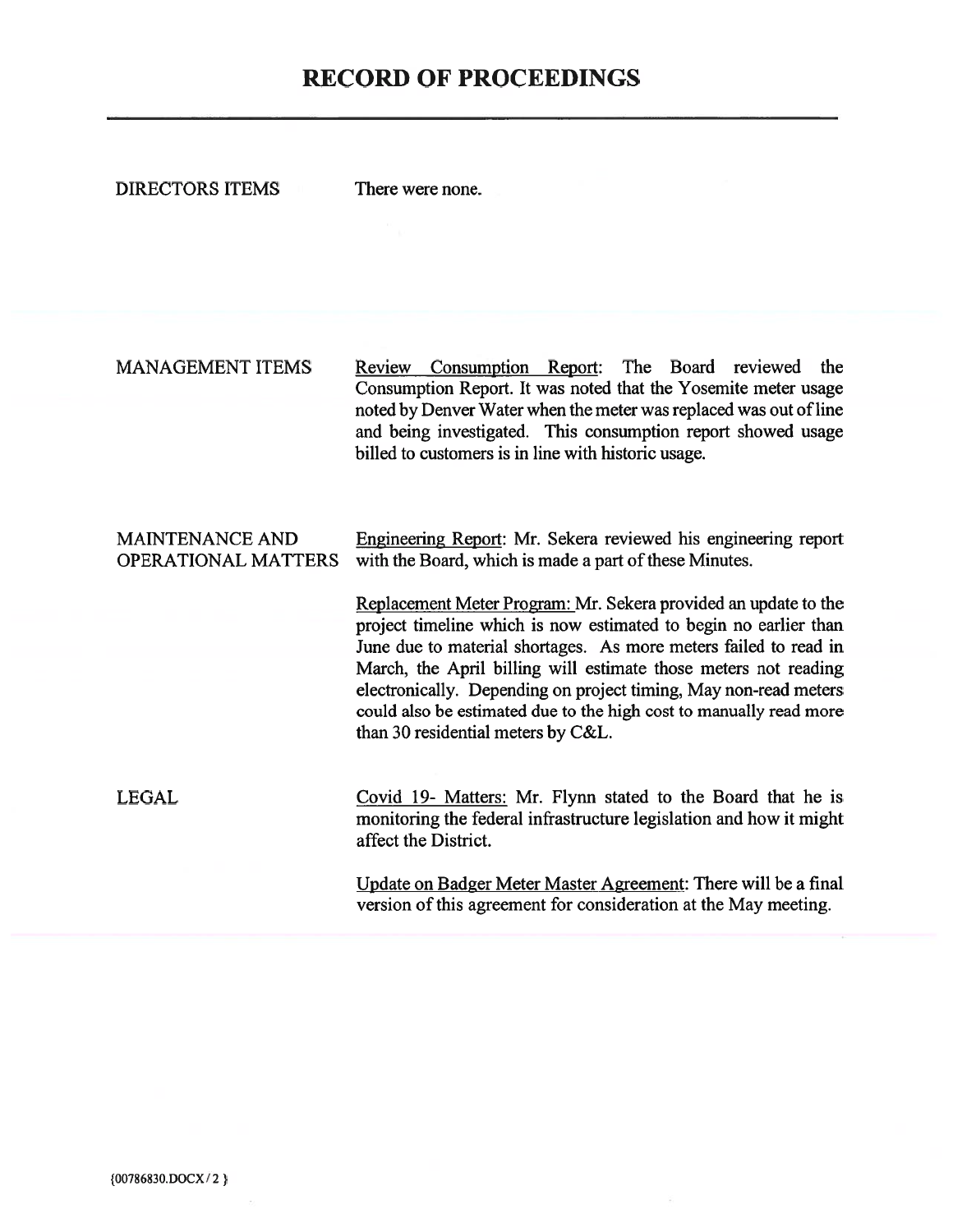# **RECORD OF PROCEEDINGS**

### **ADJOURNMENT**

There being no further business to come before the Board, upon a motion made, seconded and upon vote, unanimously carried, the meeting was adjourned at 10:15 a.m.

Respectfully submitted,

 $\sqrt{DT}$ Secretary for the Meeting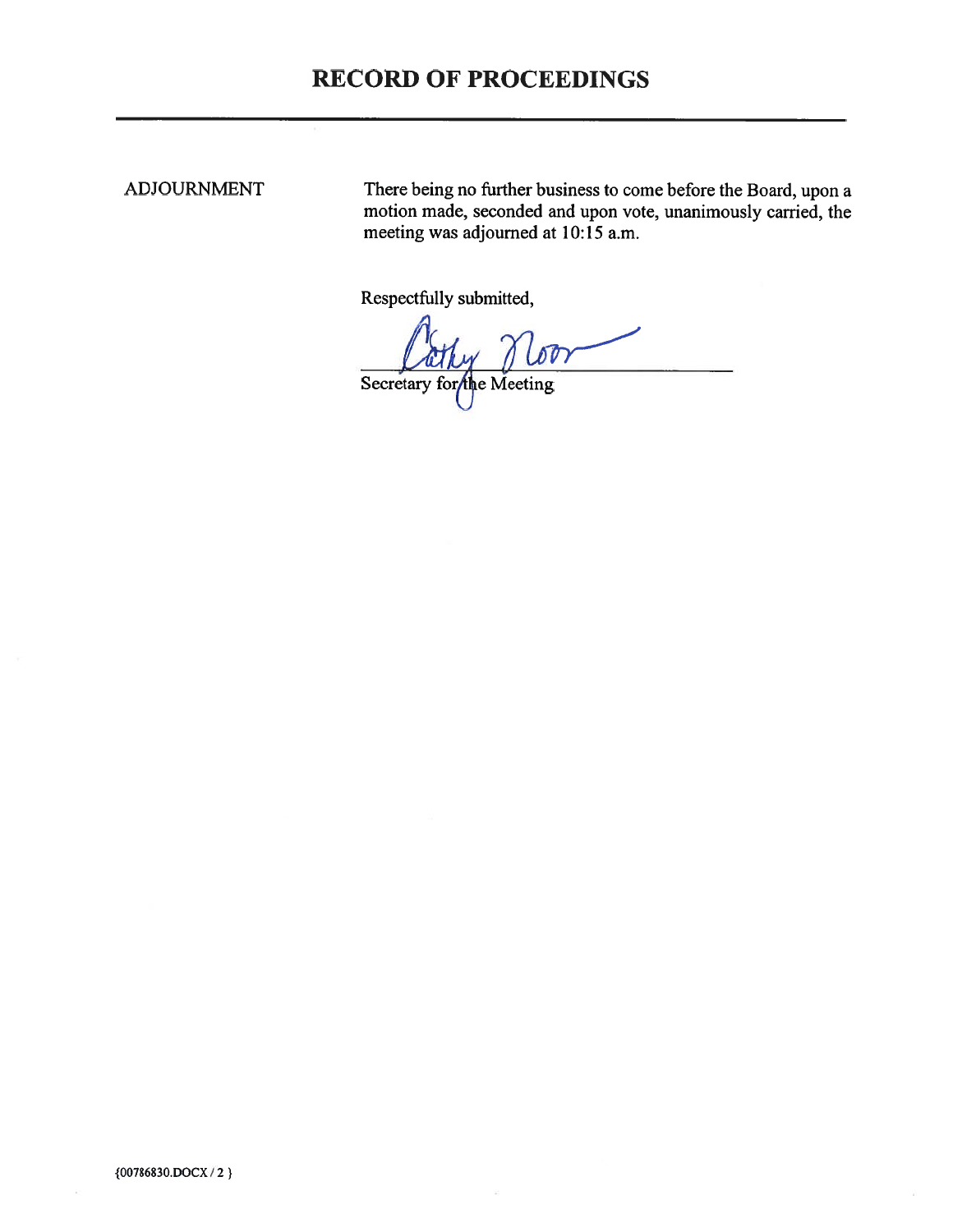

April 8, 2021

## Memorandum

| To:      | Cathy Noon, District Manager                                                                                                                 |
|----------|----------------------------------------------------------------------------------------------------------------------------------------------|
| From:    | Greg S. Sekera, P.E.                                                                                                                         |
| Subject: | Engineering Report for Board of Directors Meeting on April 13, 2021<br><b>Cherry Creek Village Water District</b><br>KJ Job No. 2146003*GENW |

Briefly presented below are the items that we have been involved in during the past month.

- 1. Residential Meter Replacement Project We continue to coordinate with Badger and Keystone Utility Services (KUS) regarding the schedule to start the meter installations. We have been informed by Badger that they are having delays in manufacturing of the cellular endpoints and that our meters will not be delivered until early June. Until then we are continuing coordination with KUS and Badger for customer notifications and installation and training of the new Beacon software on CRS system.
- 2. System Maintenance We coordinated the following maintenance items during the past month:
	- Master Meters The most recent meter readings indicated that the Yosemite meter delivered 17% of the flow and the Dayton meter delivered 83%. Total water supplied to the District was 3.5 MG for the March period (approx. 0.3 MG more than the prior period). Note: The reading for the old Yosemite meter is approximate and is being reviewed by Lori and Denver Water.

Master Meter Replacements: We continued coordination with Denver Water for their project to replace the District's two master meters this year. The following are updates and items for each location:

*Yosemite Master Meter* – Denver Water shut down our Yosemite connection to perform valve upgrades on their Conduit in Yosemite on March 9. Their work on their project will be completed the week of April 12 and our Yosemite connection will be reinstated on April 16. The replacement of the 10-inch master meter and several fittings in our vault was completed by Denver on March 24.

*Dayton Master Meter* – Denver Water's schedule for replacement of the meter in our Dayton vault is late summer or fall. The test isolation with C&L and Denver Water as well as the vault inspection has been completed.

- PRVs There are currently no issues or concerns with the PRVs. C&L will schedule replacement of the Dayton 6-inch PRV valve following reinstatement of the Yosemite Meter. The replacement was planned prior to the work at the Yosemite Meter but was not performed due to delay in delivery of the PRV.
- **Meter Transponders** There were 2 new reported transponder failures at the School for the March readings. There are now 36 plus meters with failed transponders. Manual reads were performed for the accounts with failed transponders by C&L for the March readings.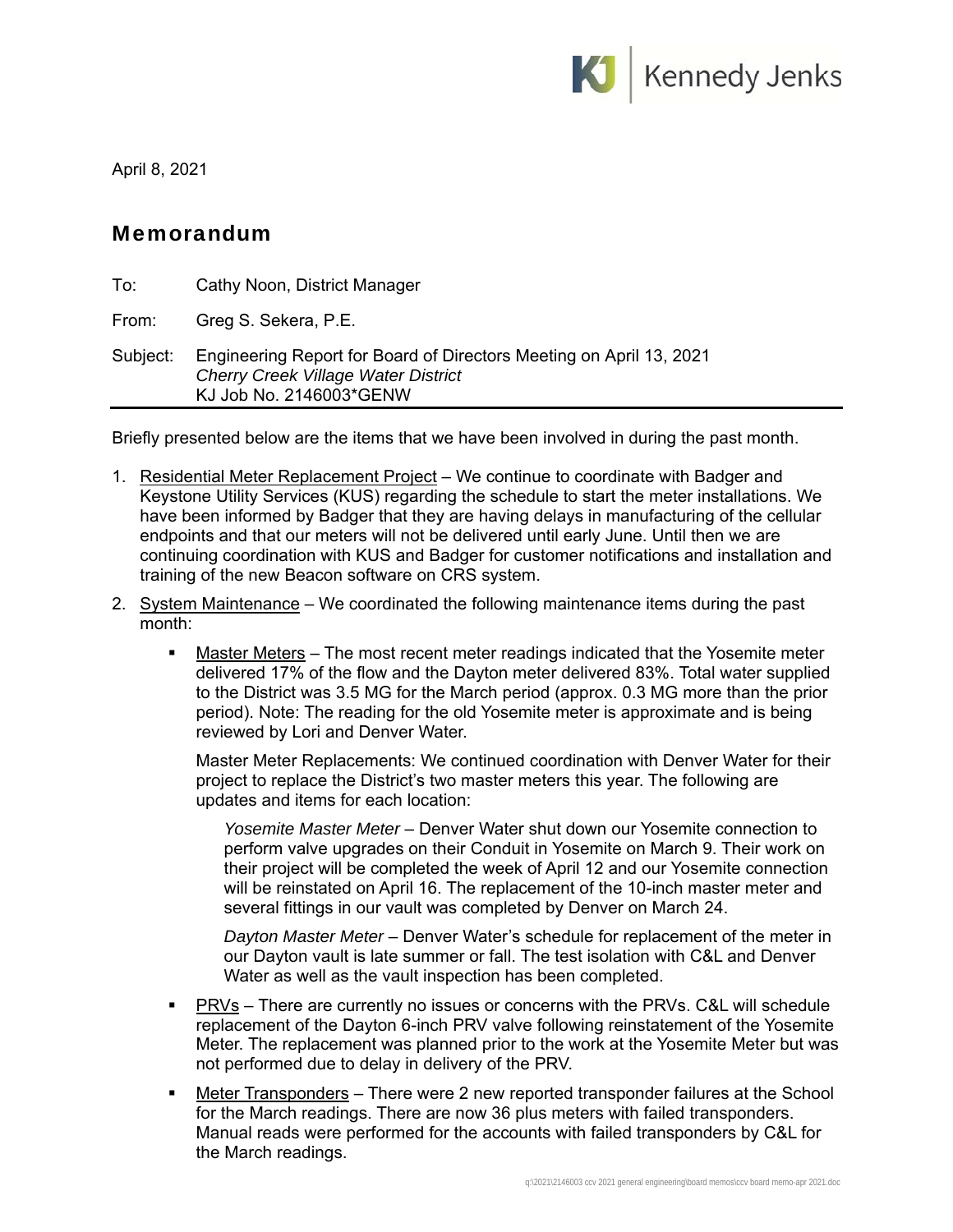## Memorandum

Cathy Noon, District Manager April 8, 2021 Page 2



- Customer Complaints and Investigations The following are investigations performed at the request of customers this past month.
	- a. No significant issues in March.
- Fire Hydrant and Valve Maintenance No activity related to valve and fire hydrant repairs. Waiting for Yosemite Meter to be reinstated before performing other work on the system.
- $\blacksquare$  GIS Working on minor edits. Waiting for new meters to be installed to add meter data.
- **Fire Hydrant Meter** The following fire hydrant permits were issued:

a. None.

- **Water Line Breaks** A fire hydrant in the Belleview Square parking lot was hit by a truck and damaged. C&L promptly repaired it the following day.
- **Facility Locates Locate requests were above typical in March.**
- Maintenance Tracking A copy of the maintenance tracking/schedule is attached.